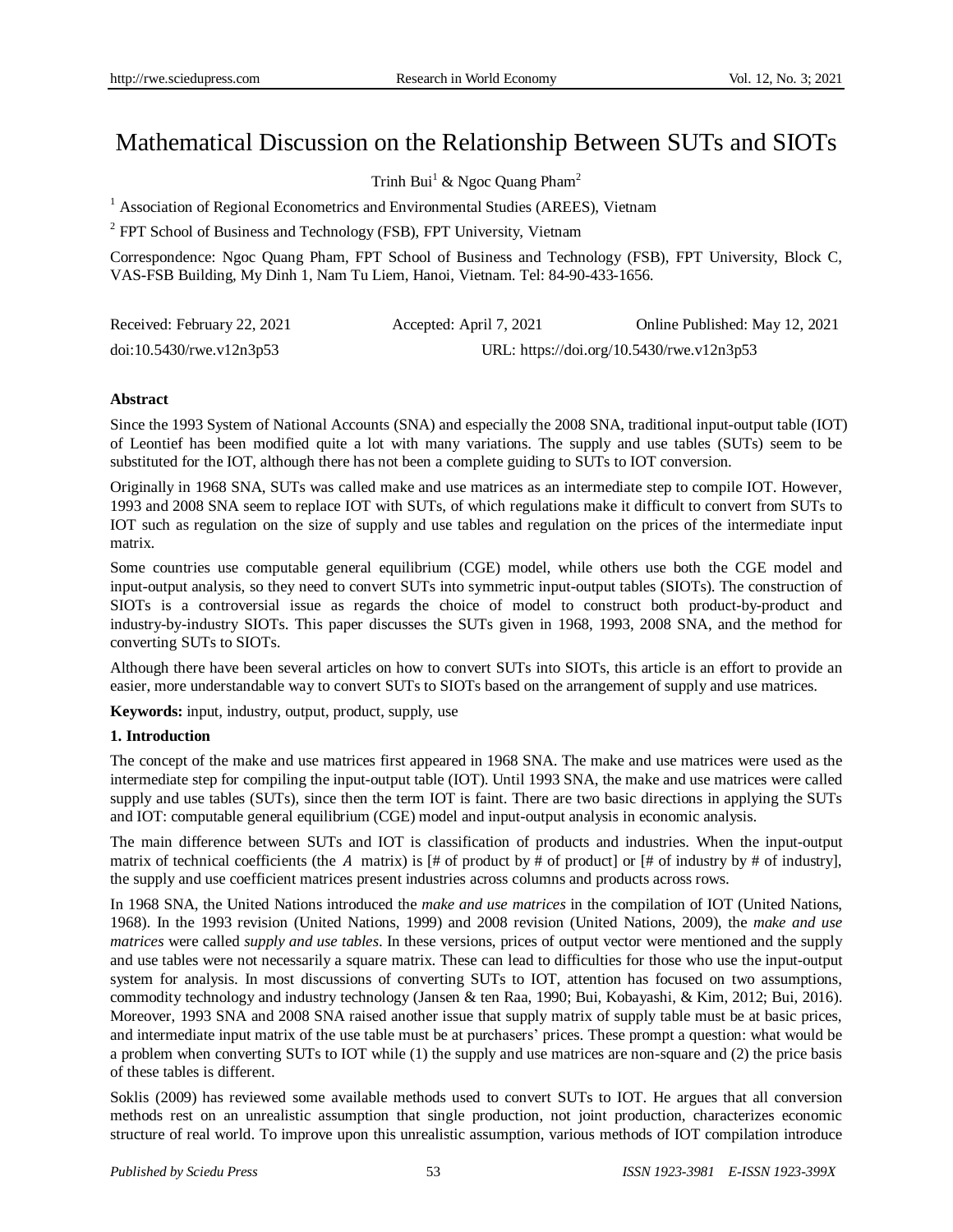technical treatments for relaxation of this assumption. Bui el al. (2012) proposes a method for arranging supply and use matrices as sub-matrix in interregional analysis. This approach applied for compiling Vietnam IOT 2007 and the updated Vietnam IOT 2016. The U.S. Bureau of Economic Analysis (BEA) uses mixed or hybrid technology assumptions to create symmetric input-output tables (SIOTs) (Guo, Lawson, & Planting, 2002). This method involves a two-step process, in which some secondary products are first redefined or modeled by hand to the industries where they are primarily based on the principle of homogeneity of the input structures of the commodities. This step is of treatment, which is called the redefinition method.

To make the transition from SUTs to IOT easier for countries that use both input-output analysis and CGE model, this paper proposes an applied matrix approach for creating a linkage between SUTs and SIOTs after balancing the SUTs. The paper is organized as below: section (2) presents the supply and use tables used for the compilation, section (3) proposes a method for compilation of SIOTs from SUTs, section (4) presents results of empirical study, and section (5) concludes.

# **2. Supply and Use Tables for the Compilation of SIOTs From SUTs**

# *2.1 Background*

IOT is the representative statistic framework, which captures the revolving structure of the national economy based on "product by product" or "industry by industry" structure. IOT is an integral part of the System of National Account, which aims to record not only transaction structure of goods and services but also production technology (the  $A$  matrix) at the same time.

The A matrix generally depicts either the direct requirements of "commodity *i*" needed to produce a physical unit of "commodity *j*", or the direct inputs from "industry *i*" needed to produce one physical unit of "industry *j*". The former is built up with product-by-product IOT and the later, with industry-by-industry IOT.

The observation of an input-output survey is an establishment, which is defined as a business unit engaged in one business activity in a single location. In the case of multi-activity business units, their activities are broken down into establishments according to their engaging activities.

When an establishment produces commodities that are not its principal product, these activities are classified either as secondary or as ancillary: (1) a secondary activity is an activity carried out within a single establishment in addition to the principal activity; (2) an ancillary activity is a supporting activity, which is undertaken to create the conditions in which the activities of an establishment can be carried out. The value of products of ancillary activities is normally small as compared with that of the principal product since they are treated as an integral part of activities - in which they are associated.

Three issues are emerging here. First, products and industries cannot always be classified in the same way. Second, in addition to a multitude of inputs, industries may also have a multitude of outputs. Third, products contained in each row and column of an industry-by-industry table are not homogeneous in terms of production. Hence, the make and use system replaces "Leontief IO model" with two matrices, which are make matrix of outputs and use matrix of inputs under the 1968 SNA's recommendation.

Under the 1993 SNA and 2008 SNA revisions, SUTs are in the form of matrices that record how supplies of different kinds of goods and services are originated from domestic industries and imports, and how those supplies are allocated between various intermediate or final uses, including exports. SUTs provide a detailed description of transactions with goods and services realized in the year. They show resources (outputs, imports, net taxes on products) and uses (intermediate consumption, final consumption, gross capital formation, and exports) of goods and services.

The basic construction of SUTs is a matrix  $[#$  of product by  $#$  of industry], which allows analyzing the production of industries and resources of commodities on the one side, and intermediate consumption and final use on the other side. Moreover, there is an income approach to gross domestic product below the intermediate consumption matrix. The construction of SUTs is based on the two equations as follows:

Total output by industry = Total input by industry (sum of intermediate consumption and value added)

# Supply by products  $=$  Use by products

This new framework provides a more accurate description of product flows and at the same time brings attention to a new problem in the construction of technical coefficients. The construction of technical coefficients was reduced to a matter of treatment of secondary products. Many establishments produce only one group of commodities. However, some establishments produce commodities that are not among the primary product of the industry to which they are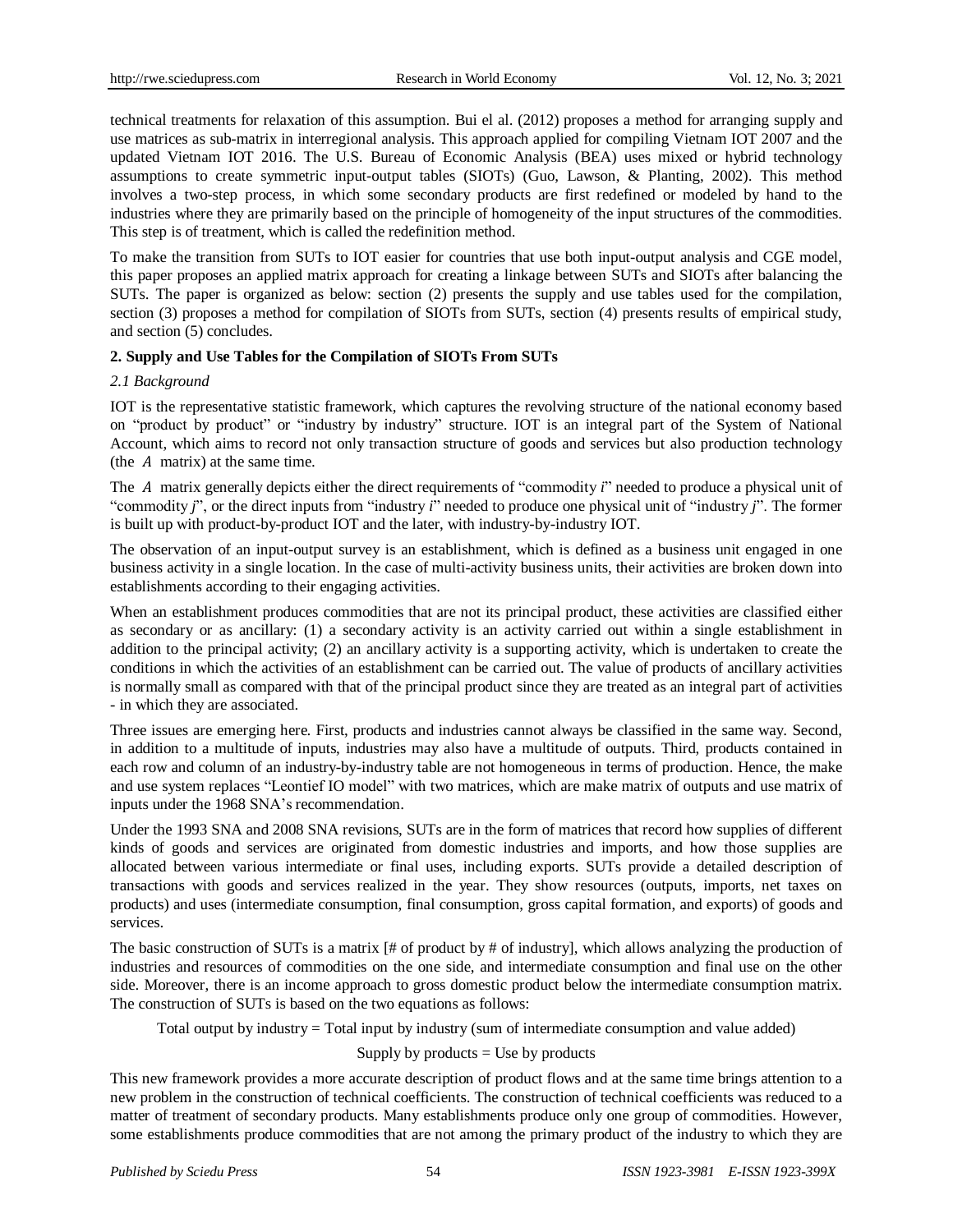belonging. As a result, non-zero off-diagonal elements would appear in the make matrix. The alternative treatment of secondary products rests upon the separation of outputs and inputs of the industry in which the secondary product is a characteristic output. Assumptions on these input structures imply  $\hat{A}$  matrix of technical coefficients as a function of the make and use matrices.

The make matrix and the use matrix were presented in the 1968 System of National Accounts (SNA) as an initial and intermediate step for compiling IOT. The General Statistics Office of Vietnam compiled the IOTs based on this rule. When the 1993 SNA revision was established, the make and use matrices were converted into the SUTs, and for such reasons, IOT seems to be disappeared in the 1993 SNA revision.

# *2.2 Supply Table*

Figure 2 illustrates the layout of the Supply Table at basic prices. The supply matrix  $S \upharpoonright$  of product by # of industry] shows the domestic production of goods and services at basic prices. The supply matrix  $S$  is merely the transposition of the make matrix  $V \upharpoonright #$  of industry by # of product]. The rows of the supply matrix show the products (goods and services) produced by the respective industries; the columns show the different activities (industries). We have:

$$
I_1 * S = g^T \tag{1}
$$

$$
S * I_2 = q \tag{2}
$$

where:

 $g$  column vector of industry output at basic price [# of industry]

- column vector of product output at producer price [# of product]
- T transposition symbol
- $I<sub>1</sub>$ identify row vector [# of product]
- $I<sub>2</sub>$ identify column vector [# of industry].

It is noted that in this Supply Table column vectors of trade margin, transportation margin and net taxes on products become irrelevant as they were deducted from the use table at purchasers' prices. Import column is also absent as imports are shown in the Use Table.



Figure 1. Layout of the supply table

Source: Authors' adaptation from Eurostat (2008)

# *2.3 Use Table*

Figure 2 illustrates the layout of the Use Table, which consists of the intermediate consumption matrices at basic prices, taxes less subsidies on products, the value-added matrix at basic prices, and the final use matrix. The use matrix  $U$  shows domestic intermediate input by column and domestic intermediate demand by row. Imports are described by two separated matrices, namely imports for intermediate consumption  $M_1$  (# of product by # of industry) and imports for final uses  $M_2$  [# of product by # of final use category]. The value-added matrix W shows factors of value added by component (row) and by industry (column). The components of value-added include: (1) Compensation of employees, (2) Tax on production plus subsidies (excludes tax on products), (3) Depreciation, and (4) Operating surplus.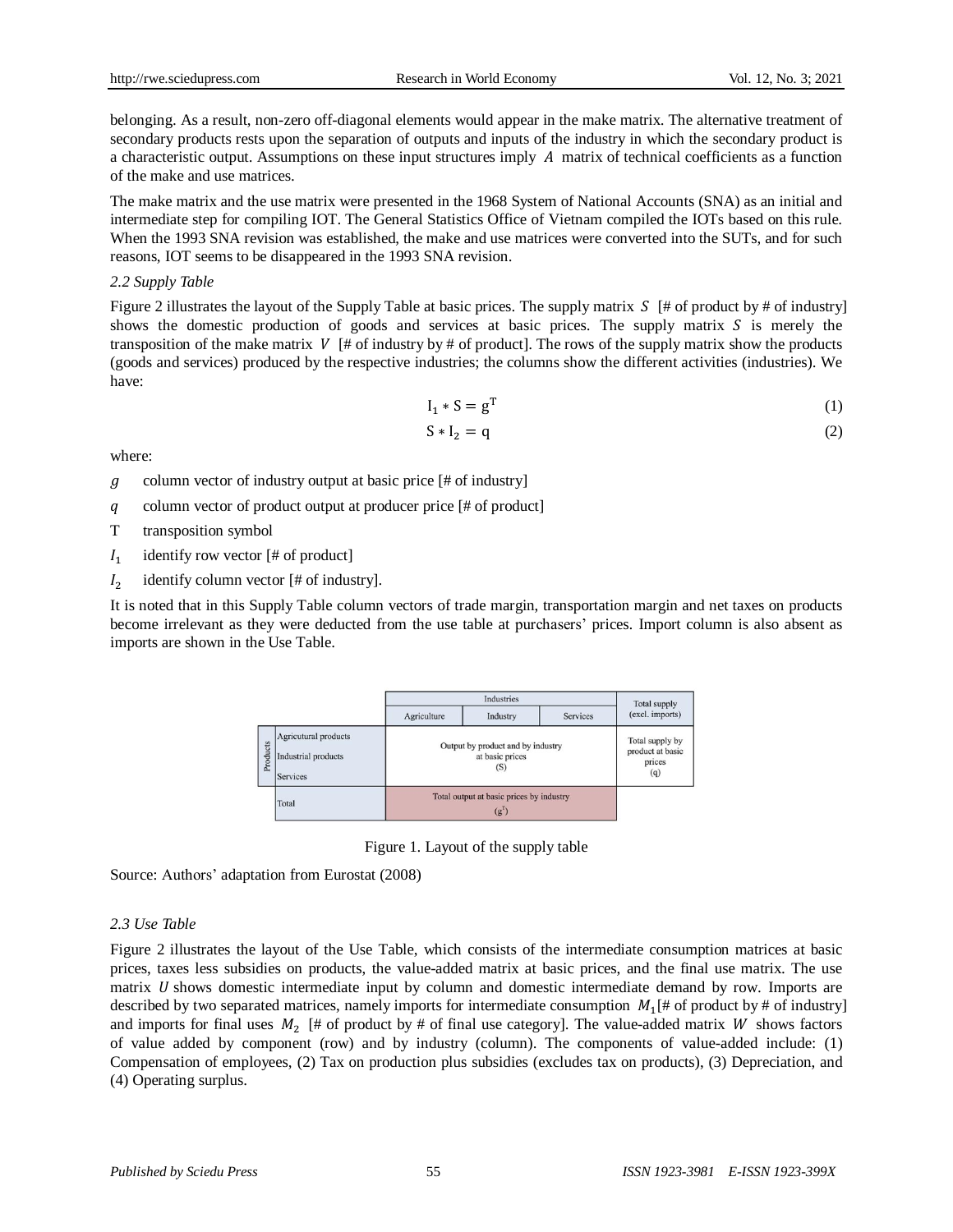|                |                                                                                                 |             | Industries                                                                                              |                 |                   | <b>Final uses</b>                                                                 |                |                                                      |
|----------------|-------------------------------------------------------------------------------------------------|-------------|---------------------------------------------------------------------------------------------------------|-----------------|-------------------|-----------------------------------------------------------------------------------|----------------|------------------------------------------------------|
|                |                                                                                                 | Agriculture | Industry                                                                                                | <b>Services</b> | Final consumption | Gross capital<br>formation                                                        | <b>Exports</b> | <b>Total uses</b>                                    |
| Products       | Agricutural products<br>Industrial products<br><b>Services</b>                                  |             | Domestic intermediate consumption by product<br>and by industry at basic prices<br>(U)                  |                 |                   | Final uses by product and by category<br>(Y)                                      |                | Total use by product<br>at purchasers' prices<br>(q) |
| Products       | Agricutural products<br>Industrial products<br><b>Services</b>                                  |             | Imports for intermediate consumption by product<br>and by industry at basic prices<br>(M <sub>1</sub> ) |                 |                   | Imports for final uses by category at basic prices<br>$(M_2)$                     |                |                                                      |
|                | Tax less subsidies on products                                                                  |             | Tax less subsidies on products<br>for intermediate consumption by industry<br>(T <sub>i</sub> )         |                 |                   | Tax less subsidies on products<br>for final uses by category<br>(T <sub>2</sub> ) |                |                                                      |
| added<br>Value | Compensation of employees<br>Other net taxes on production<br>Depreciation<br>Operating surplus |             | Value added by component and by industry,<br>at basic prices<br>$($ W)                                  |                 |                   |                                                                                   |                |                                                      |
|                | Total                                                                                           |             | Total output at basic prices by industry<br>(g')                                                        |                 |                   |                                                                                   |                |                                                      |

Figure 2. Layout of the use table

Source: Authors' adaptation from Eurostat (2008)

So we have a balance equation as:

$$
I_1 * (U + M_1) + T_1 + I_W * W = g^T
$$
 (3)

where  $I_1$  and  $I_W$  are row vectors (# of products and # of value added categories, respectively).

Final uses matrix  $Y$  shows final uses by category (columns) and by product (rows). The category of final uses includes: (1) Household consumption expenditure, (2) Government consumption expenditure, (3) Fixed capital formation, (4) Changes in inventories, and (5) Exports. So, we have column vector of total uses at purchasers' prices,  $q$  (# of product) as:

$$
U * I_2 + Y * I_Y = q \tag{4}
$$

where  $I_2$  and  $I_V$  is column vectors (# of industry and # of final uses categories, respectively).

*2.4 Prices in SUT: Purchasers'Prices vs. Producers'Prices*

Following Eurostat (2008) there are three ways in which goods and services may be valued they may be measured in the 2008 SNA, namely the *basic prices,* the *producers' prices*, and the *purchasers' prices*:

The relationship between different types of prices can be given as follows:

Producers' prices = Basic prices + Taxes on products (excl. VAT) - Subsidies on products

Purchasers' prices = Producers' prices + Trade & transport margins + Non-deductible VAT

For countries that collect value added data at purchasers' prices:

GDP at purchasers' prices = agriculture value added + industry value added + services value added at produces' prices

For countries that collect value added data at basic prices:

GDP at purchasers' prices = agriculture value added + industry value added + services value added at basic prices + net taxes on products

### **3. Compilation of SIOTs From SUTs**

This paper proposes mathematical techniques deriving the SIOTs from SUTs under the two technical assumptions, namely the industry technology assumption and the commodity technology assumption. In these proposed techniques, we use the matrix of input coefficients  $\hat{B}$  |# of products by # of industries], which would be derived from the use matrix as follows:

$$
B = U * (diag(g))^{-1}
$$
 (5)

where:

U: use matrix  $[# of products by # of industries]$ 

 $g$ : column vector of industry output [# of industry]

 $diag(g)$ : diagonal matrix of industry output [# of industry by # of industry].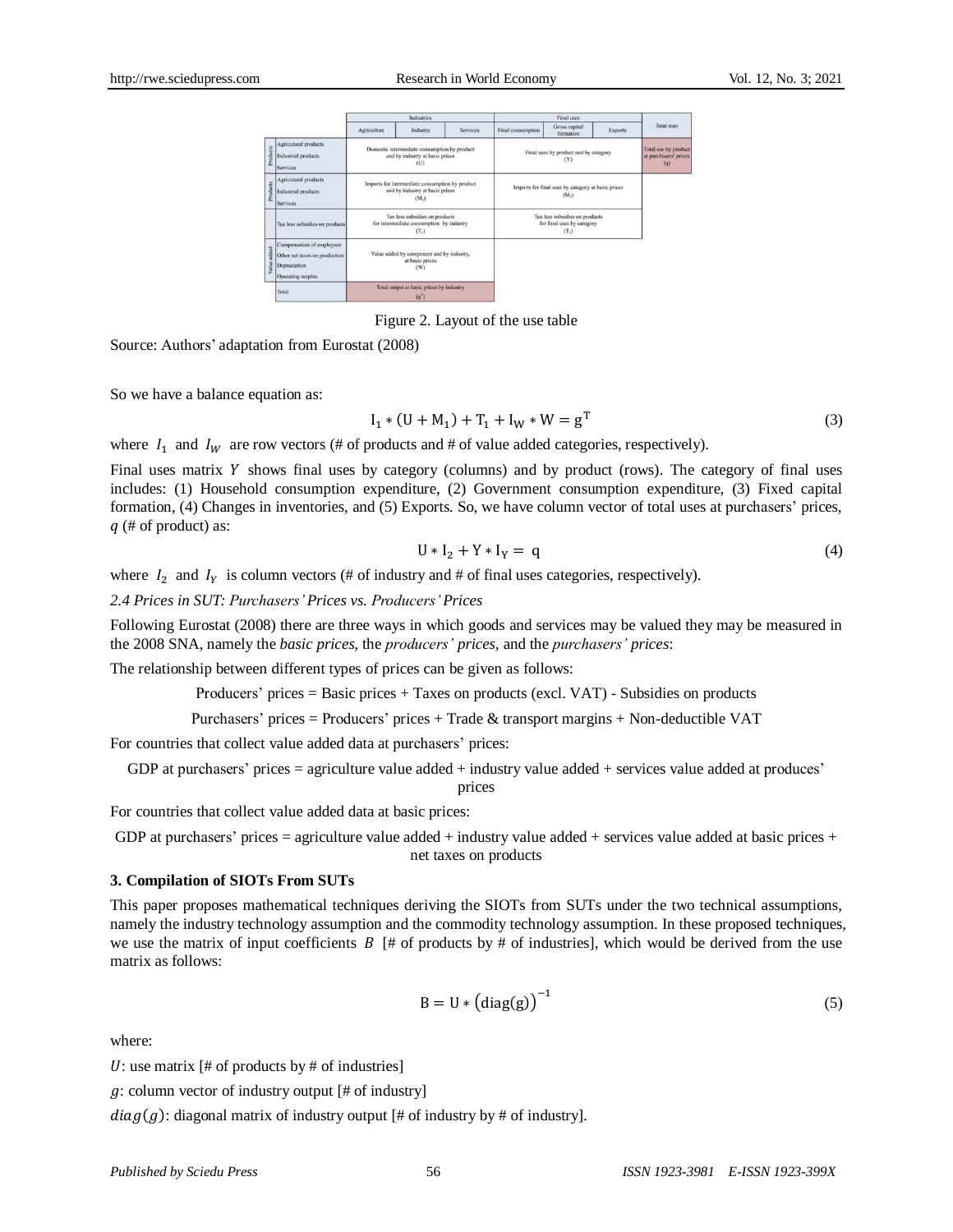#### *3.1 The Industry Technology Assumption*

The industry technology assumption assumes that "each industry has its own specific way of production, irrespective of its product mix" (Eurostat, 2008, p.312). According to industry technology assumption, each industry has the same input requirements for any unit of output. In that case, the input structure of each product depends on what industry produces it.

Based on the industry technology assumption we could then define the matrix of make coefficients  $D \upharpoonright \#$  industries by # of products], as follows:

$$
D = V * (diag(q))^{-1}
$$
 (6)

where:

 $V:$  make matrix [# of industry by # of product]

: column vector of product output [# of product]

 $diag(q)$ : diagonal matrix of product output [# of product by # of product].

From  $(4)$   $(5)$  and  $(1)$   $(6)$ , respectively, we have:

$$
B * g + y = q \tag{7}
$$

$$
D * q = g \tag{8}
$$

where  $y$  is a column vector of final demand [# of product].

Re-write equation (7) and (8) in the matrix form we have:

$$
\begin{pmatrix} 0 & B \\ D & 0 \end{pmatrix} * \begin{pmatrix} q \\ g \end{pmatrix} + \begin{pmatrix} y \\ 0 \end{pmatrix} = \begin{pmatrix} q \\ g \end{pmatrix}
$$
 (9)

The above relation returns to the standard Leontief relation:

$$
\begin{pmatrix} q \\ g \end{pmatrix} = \left( \begin{pmatrix} I & 0 \\ 0 & I \end{pmatrix} - \begin{pmatrix} 0 & B \\ D & 0 \end{pmatrix} \right)^{-1} * \begin{pmatrix} y \\ 0 \end{pmatrix} \tag{10}
$$

Follow Miyazawa's partitioned matrix multipliers (1976, pp.60-62), equation (10) can be further elaborated with the help of the Schur-formula (Schur, 1917; Sonis and Hewings, 1993) as follows:

$$
\begin{pmatrix} \mathbf{q} \\ \mathbf{g} \end{pmatrix} = \begin{pmatrix} \Delta_1 & \Delta_1 * \mathbf{B} \\ \Delta_2 * \mathbf{D} & \Delta_2 \end{pmatrix} * \begin{pmatrix} \mathbf{y} \\ \mathbf{0} \end{pmatrix} \tag{11}
$$

with:

$$
\Delta_1 = (I - B * D)^{-1}
$$
 (12)

$$
\Delta_2 = (I - D * B)^{-1} \tag{13}
$$

 $\Delta_1$  and  $\Delta_2$  are Leontief inverse matrices of input-output system with (product by product) and (industry by industry) corresponding. Hence, in the input-output system  $(B * D)$  is direct input coefficient matrix (A) that has dimension (# of product by # of product) and  $(D * B)$  is direct input coefficient matrix (A) that has dimension (# of industry by # of industry). Thus, from equation (12) and (13) we have:

 

The equation (11) can be written as follow:

$$
q = (I - B * D)^{-1} * y \tag{14}
$$

$$
g = (I - D * B)^{-1} * (D * y)
$$
 (15)

Equation (14) goes back the Leontief standard relationship. Equation (15) presents final demand for industries, which is a vector that is determined by  $(D * y)$ .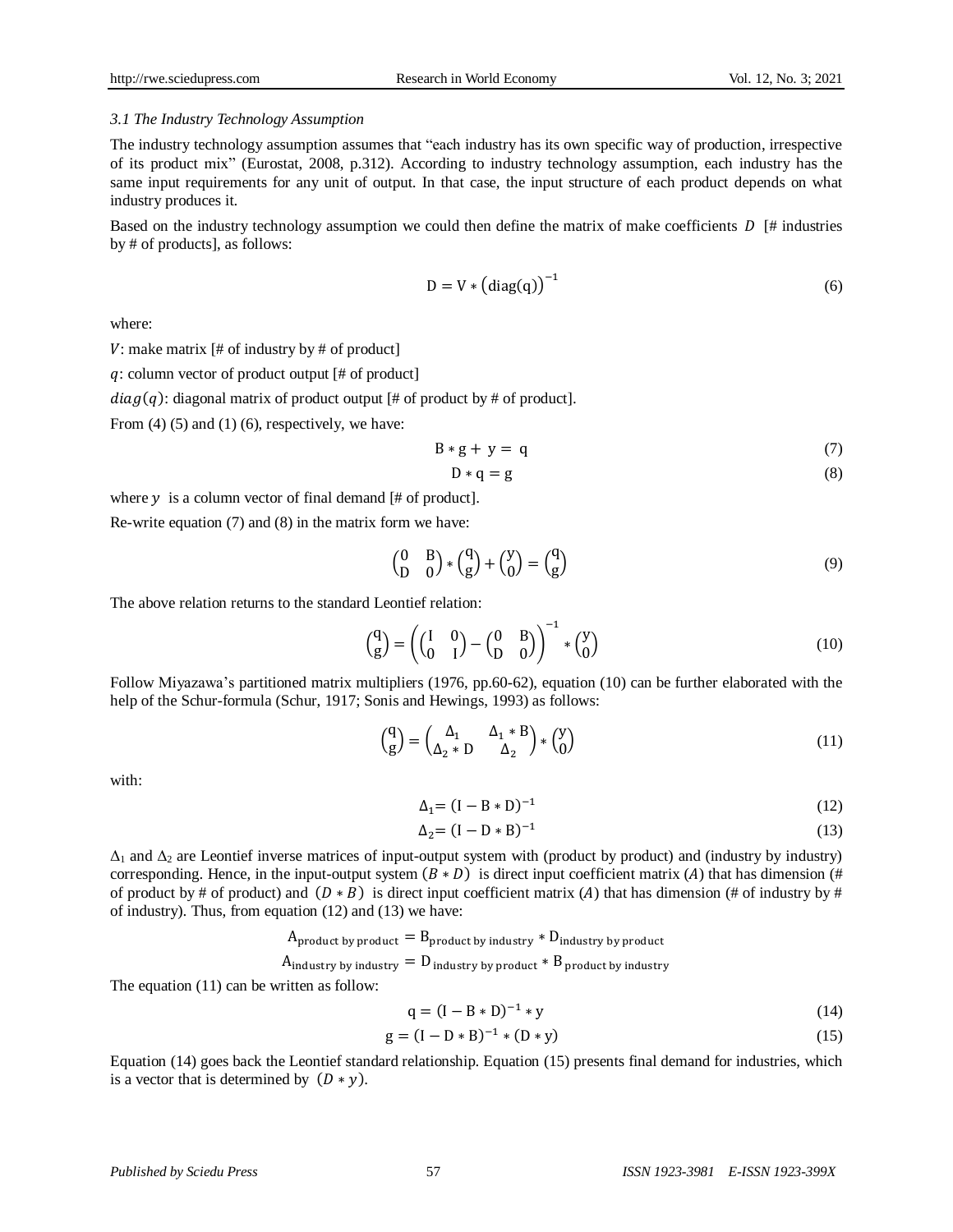#### *3.2 The Product Technology Assumption*

The product technology assumption assumes that "each product is produced in its own specific way, irrespective of the industry where it is produced" (Eurostat, 2008, p.311). According to product technology assumption, each industry produces only the total output of the product that is primary to that industry and that each product has its own input structure, irrespective of the industry that produces it.

Based on the product technology assumption we could define the coefficient matrix  $\mathcal C$  of supply table (# of products by # industries) as follows:

$$
C = S * (diag(g))^{-1}
$$
 (16)

From  $(1)$   $(16)$  and  $(4)$   $(5)$ , respectively, we have:

$$
C^{-1} * q = g \tag{17}
$$

$$
B * g + y = q \tag{18}
$$

Where B is the matrix of input coefficients (# of products by # of industries) as it was defined in equation (5). Equations (17) and (18) could be rewritten in the matrix form as follows:

$$
\begin{pmatrix} 0 & C^{-1} \\ B & 0 \end{pmatrix} * \begin{pmatrix} g \\ q \end{pmatrix} + \begin{pmatrix} 0 \\ y \end{pmatrix} = \begin{pmatrix} g \\ q \end{pmatrix}
$$
\n(19)

Note that as C is a # of product by # of industry matrix thus dimensions of  $C^{-1}$  is # of industry by # of product. Similar to what we have solved in equation (10), equation (19) would have the form as follows:

$$
\begin{pmatrix} g \\ q \end{pmatrix} = \begin{pmatrix} \Delta_1 & \Delta_1 * C^{-1} \\ \Delta_2 * B & \Delta_2 \end{pmatrix} * \begin{pmatrix} 0 \\ y \end{pmatrix} \tag{20}
$$

In this case:

$$
\Delta_1 = (I - C^{-1} * B)^{-1} \tag{21}
$$

$$
\Delta_2 = (I - B * C^{-1})^{-1} \tag{22}
$$

Implement equation (20), we have:

$$
g = (I - C^{-1} * B)^{-1} * (C^{-1} * y)
$$
\n(23)

$$
q = (I - B * C^{-1})^{-1} * y \tag{24}
$$

where  $(C^{-1} * y)$  is final demand vector for industries.

In this assumption, the input-output coefficient  $A$  is determined as follows:

$$
A_{\text{industry by industry}} = C^{-1} \text{ industry by product} * B_{\text{product by industry}}
$$
  
 
$$
A_{\text{product by product}} = B_{\text{product by industry}} * C^{-1} \text{industry by product}
$$

#### **4. Empirical Study**

This section presents the empirical results of a compilation of SIOTs of Vietnam, using the SUTs of year 2007. The SUTs were aggregated for 3 sectors namely: (1) Agriculture, forestry and fisheries, (2) Exploiting, processing and constructing, and (3) Services.

*4.1 Industry Technology Assumption*

Under the industry technology assumption, the matrix of coefficients  $B^* = \begin{pmatrix} 0 \\ 0 \end{pmatrix}$  $\begin{pmatrix} 0 & B \\ D & 0 \end{pmatrix}$ , is described in Table 1.

| Table 1. The matrix of coefficients $B^*$ |                |  |                 |         |         |
|-------------------------------------------|----------------|--|-----------------|---------|---------|
|                                           | <b>PRODUCT</b> |  | <b>INDUSTRY</b> |         |         |
|                                           |                |  |                 |         |         |
| <b>PRODUCT</b>                            |                |  | 0.20351         | 0.07418 | 0.01702 |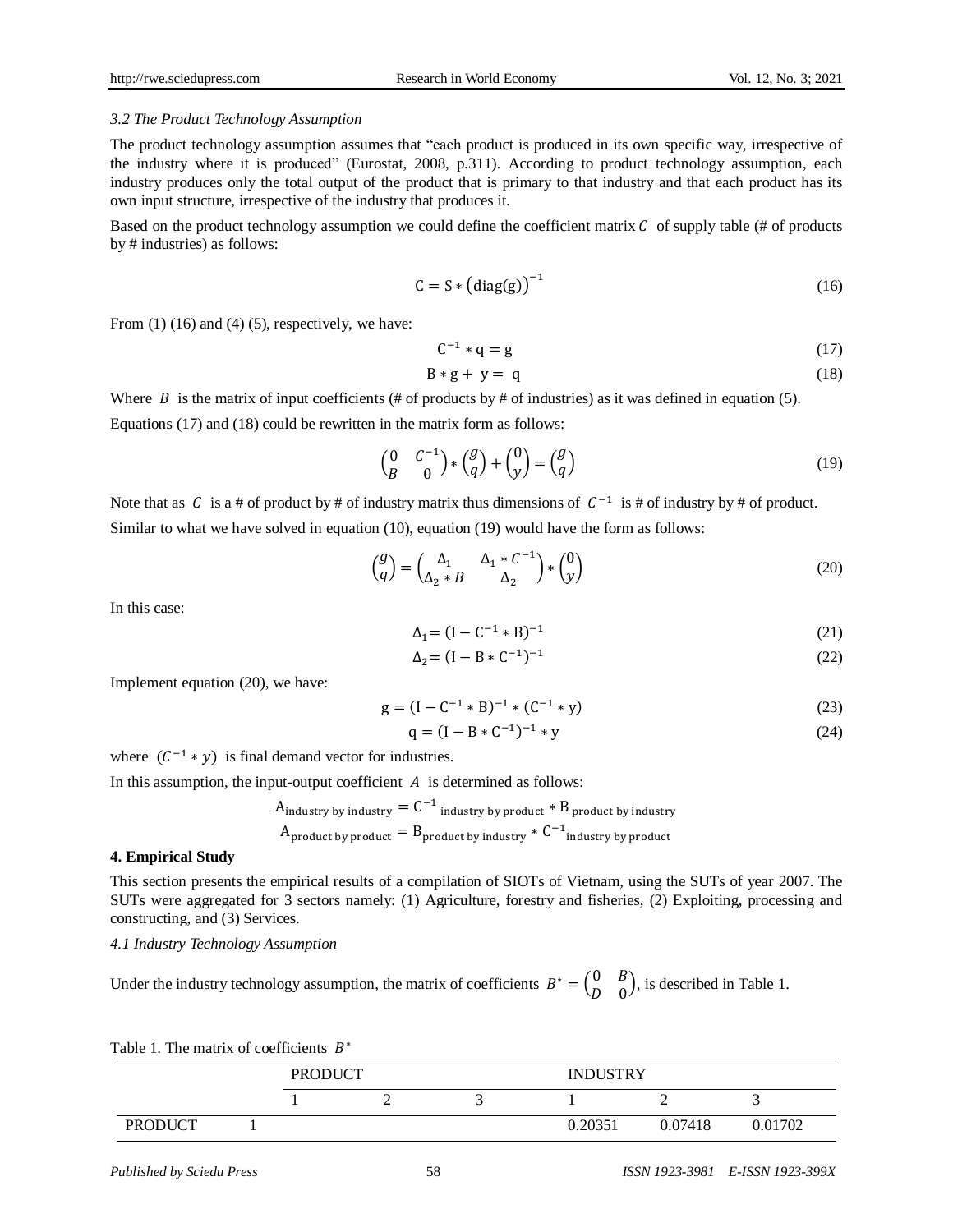| http://rwe.sciedupress.com |   |       |       | Research in World Economy |         |         | Vol. 12, No. 3; 2021 |  |
|----------------------------|---|-------|-------|---------------------------|---------|---------|----------------------|--|
|                            | 2 |       |       |                           | 0.33595 | 0.54212 | 0.20670              |  |
|                            | 3 |       |       |                           | 0.06608 | 0.08495 | 0.17736              |  |
|                            |   | 0.926 | 0.000 | 0.000                     |         |         |                      |  |
| <b>INDUSTRY</b>            | 2 | 0.000 | 0.660 | 0.001                     |         |         |                      |  |
|                            | 3 | 0.000 | 0.000 | 0.906                     |         |         |                      |  |
| Total                      |   |       |       |                           | 0.61    | 0.70    | 0.40                 |  |

Source: Authors' calculation from data of ADB<sup>1</sup>

Apply equation (11), the matrix  $(I - B^*)^{-1}$  is shown in Table 2.

# Table 2.  $(I - B^*)^{-1} = \begin{pmatrix} \Delta & 1 \\ 0 & 1 \end{pmatrix}$  $\begin{matrix}\n\Delta_1 & \Delta_1 \cdot \cdot \cdot & D \\
\Delta_2 \cdot \cdot & D & \Delta_2\n\end{matrix}$

|                 |                | <b>PRODUCT</b> |                |        | <b>INDUSTRY</b> |        |        |
|-----------------|----------------|----------------|----------------|--------|-----------------|--------|--------|
|                 |                |                | $\overline{2}$ | 3      |                 | 2      | 3      |
|                 |                | 1.2744         | 0.1011         | 0.0462 | 0.2964          | 0.1533 | 0.0508 |
| <b>PRODUCT</b>  | $\mathcal{L}$  | 0.6571         | 1.6400         | 0.3794 | 0.7098          | 0.9700 | 0.4174 |
|                 | 3              | 0.1368         | 0.1169         | 1.2203 | 0.1478          | 0.1772 | 0.2429 |
|                 |                | 1.1799         | 0.0936         | 0.0428 | 1.2744          | 0.1419 | 0.0470 |
| <b>INDUSTRY</b> | $\mathfrak{D}$ | 0.4337         | 1.0821         | 0.2517 | 0.4684          | 1.6402 | 0.2757 |
|                 | 3              | 0.1240         | 0.1059         | 1.1059 | 0.1339          | 0.1606 | 1.2201 |

Source: Authors' calculation from data of ADB

In this case, Leontief inverse matrices with dimension [# of product by # of product] and [# of industry by # of industry] are shown in Tables 3 and Table 4.

| Table 3. Leontief inverse matrix [# of product by # of product] |  |  |  |  |
|-----------------------------------------------------------------|--|--|--|--|
|-----------------------------------------------------------------|--|--|--|--|

|                | <b>PRODUCT</b> |        |        |  |
|----------------|----------------|--------|--------|--|
|                |                |        |        |  |
|                | 1.2744         | 0.1011 | 0.0462 |  |
| <b>PRODUCT</b> | 0.6571         | 1.6400 | 0.3794 |  |
|                | 0.1368         | 0.1169 | 1.2203 |  |

Table 4. Leontief inverse matrix [# of industry by # of industry]

|                 | <b>INDUSTRY</b> |        |        |  |
|-----------------|-----------------|--------|--------|--|
|                 |                 |        |        |  |
|                 | 1.2744          | 0.1419 | 0.0470 |  |
| <b>INDUSTRY</b> | 0.4684          | 1.6402 | 0.2757 |  |
|                 | 0.1339          | 0.1606 | 1.2201 |  |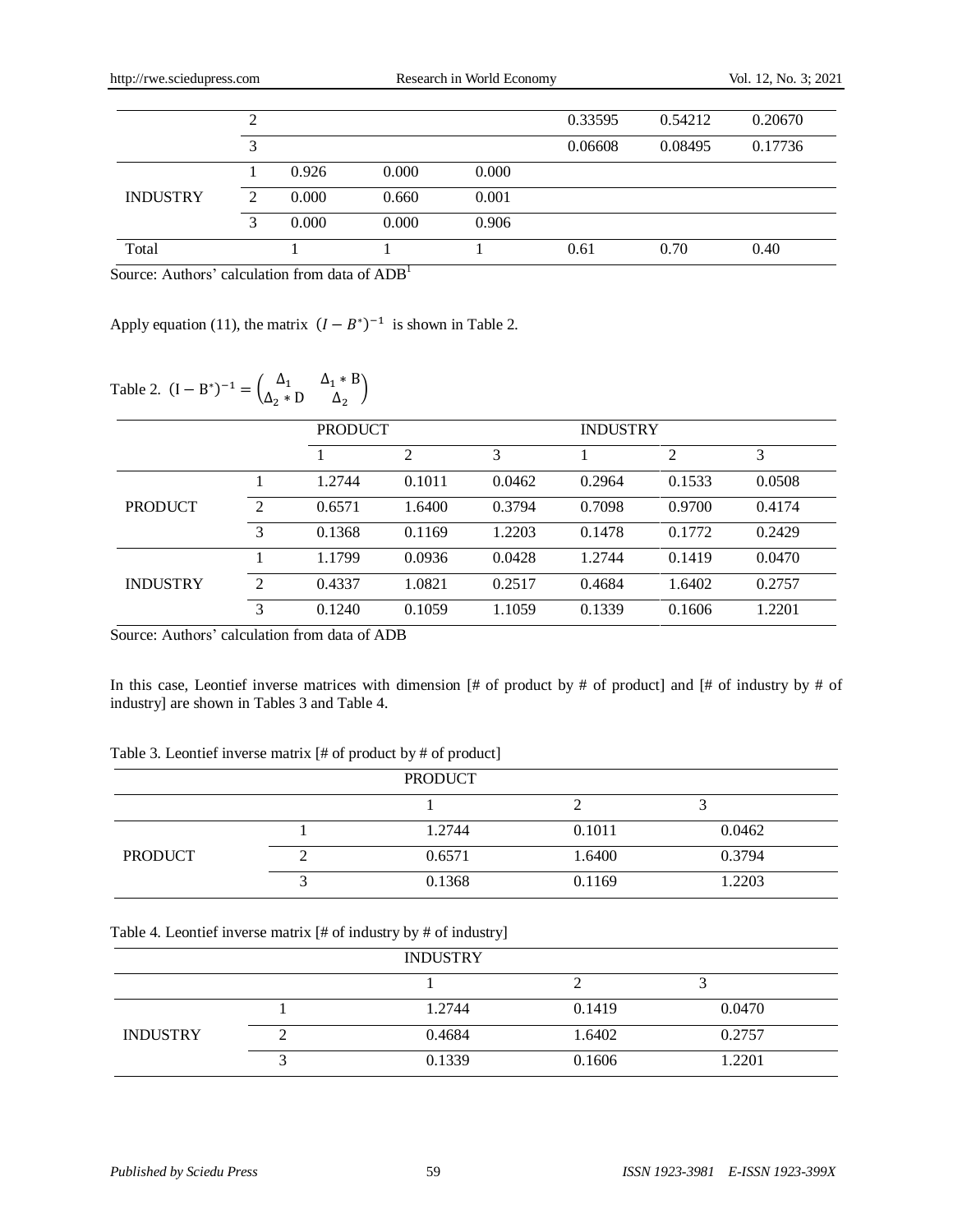# *4.2 Commodity Technology Assumption*

Regarding this assumption, coefficients of  $B^* = \begin{pmatrix} 0 & C^- \\ D & 0 \end{pmatrix}$  $\begin{pmatrix} 0 & C \\ B & 0 \end{pmatrix}$  and  $(I - B^*)^{-1}$  was shown in Table 5 and Table 6.

Table 5. The matrix of coefficients  $B^*$ 

|                 |   | <b>INDUSTRY</b> |       |       | <b>PRODUCT</b> |                | Total      |  |
|-----------------|---|-----------------|-------|-------|----------------|----------------|------------|--|
|                 |   |                 | 2     | 3     |                | $\overline{2}$ | 3          |  |
|                 |   |                 |       |       | 1.00000        | 0.00000        | 0.00000    |  |
| <b>INDUSTRY</b> | 2 |                 |       |       | 0.00000        | 1.00050        | $-0.00050$ |  |
|                 | 3 |                 |       |       | 0.00000        | 0.00000        | 1.00000    |  |
|                 |   | 0.204           | 0.074 | 0.017 |                |                |            |  |
| <b>PRODUCT</b>  | 2 | 0.336           | 0.542 | 0.207 |                |                |            |  |
|                 | 3 | 0.066           | 0.085 | 0.177 |                |                |            |  |

Source: Authors' calculation from data of ADB

# Table 6.  $(I - B^*)^{-1} = \begin{pmatrix} \Delta_1 & \Delta_1 * C^- \\ A & B & A \end{pmatrix}$  $\Delta_1$   $\Delta_1$   $\Delta_2$   $\Delta_2$   $\Delta_3$

|                 |                |        | <b>INDUSTRY</b> |        |        | <b>PRODUCT</b> |        |  |
|-----------------|----------------|--------|-----------------|--------|--------|----------------|--------|--|
|                 |                |        | 2               | 3      |        | 2              | 3      |  |
|                 |                | 1.3629 | 0.2372          | 0.0878 | 1.3629 | 0.2373         | 0.0877 |  |
| <b>INDUSTRY</b> | $\mathfrak{D}$ | 1.1017 | 2.4837          | 0.6469 | 1.1017 | 2.4850         | 0.6456 |  |
|                 | 3              | 0.2232 | 0.2755          | 1.2894 | 0.2232 | 0.2757         | 1.2893 |  |
|                 |                | 0.3629 | 0.2372          | 0.0878 | 1.3629 | 0.2373         | 0.0877 |  |
| <b>PRODUCT</b>  | $\mathfrak{D}$ | 1.1013 | 1.4831          | 0.6467 | 1.1013 | 2.4839         | 0.6460 |  |
|                 | 3              | 0.2232 | 0.2755          | 0.2894 | 0.2232 | 0.2757         | 1.2893 |  |

Source: Authors' calculation from data of ADB

In this case, Leontief inverse matrices with dimension  $[# 0f]$  product by  $# 0f$  product] and  $[# 0f]$  industry by  $# 0f$ industry] were shown in Table 7 and Table 8.

| Table 7. Leontief inverse matrix [# of product by # of product] |  |  |  |
|-----------------------------------------------------------------|--|--|--|
|                                                                 |  |  |  |

|                | <b>PRODUCT</b> |        |        |  |
|----------------|----------------|--------|--------|--|
|                |                |        |        |  |
|                | 1.3629         | 0.2373 | 0.0877 |  |
| <b>PRODUCT</b> | 1.1013         | 2.4839 | 0.6460 |  |
|                | 0.2232         | 0.2757 | 1.2893 |  |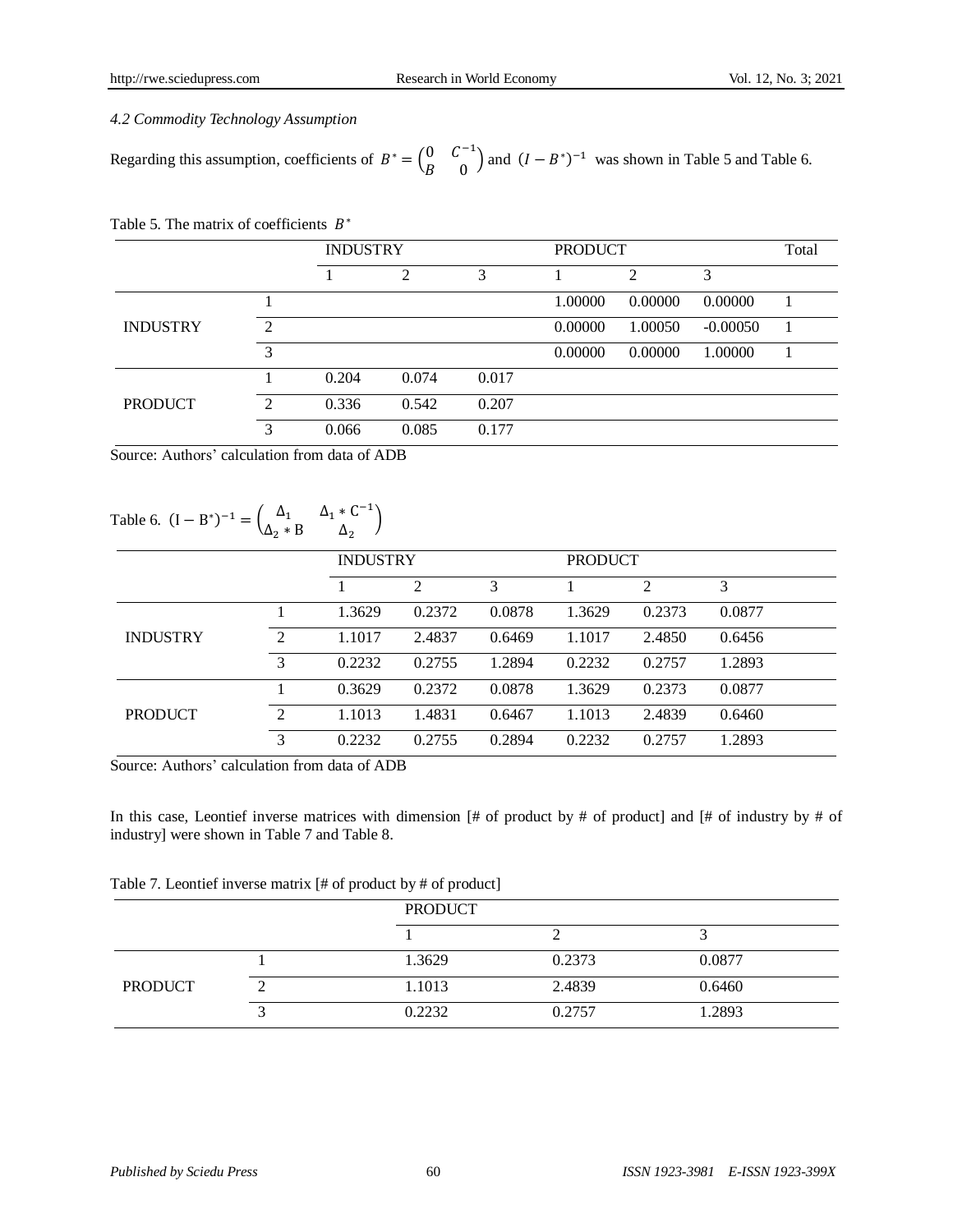| Table of Econtrol inverse matrix [n of measury by n of measury] |  |                 |        |        |  |
|-----------------------------------------------------------------|--|-----------------|--------|--------|--|
|                                                                 |  | <b>INDUSTRY</b> |        |        |  |
|                                                                 |  |                 |        |        |  |
|                                                                 |  | 1.3629          | 0.2372 | 0.0878 |  |
| <b>INDUSTRY</b>                                                 |  | 1.1017          | 2.4837 | 0.6469 |  |
|                                                                 |  | 0.2232          | 0.2755 | 1.2894 |  |
|                                                                 |  |                 |        |        |  |

Table 8. Leontief inverse matrix [# of industry by # of industry]

Finally, Table 9 shows backward linkages and forward linkages with two types of consumptions.

Sec-t ors Industry technology assumption Commodity technology assumption Product by product Industry by industry Product by product Industry by industry BL FL BL FL BL FL BL FL **1** 2.686 1.687 2.685 1.687 2.687 1.688 2.688 1.688 **2** 2.992 4.227 2.993 4.226 2.997 4.231 2.996 4.232 **3** 2.024 1.788 2.023 1.788 2.023 1.788 2.024 1.788

Table 9. Backward linkages (BL) and forward linkages (FL) with two consumptions

Source: Authors' calculation from data of ADB

# **5. Conclusion and Discussion**

Currently, some countries publish SUTs and some countries publish both of SUTs and IOT, so, the applied matrix approach proposed by this paper will make it easier to convert from SUTs to SIOTs.

There are two assumptions about the relationship between the SUTs and the SIOTs. The product technology assumption is better on economic significance since primary and secondary products were produced by different technologies, but it does meet an obstacle, that appears negative numbers in intermediate input matrix of input-output system. In case, the RAS method was used to balancing again between gross output and gross input.

In case that the supply and use matrices are un-square, the product technology assumption cannot apply. Only the industry technology assumption could be applied for converting from SUTs to SIOTs, but this leads to another more difficult problem to accept that several products have identical coefficients. Therefore, for countries applying both input-output analysis and CGE model, when compiling SUTs, they should choose the number of commodities equal to the number of industries (so that the make and use matrixes are square).

The intermediate input matrices compiled under the two assumptions are different, and can also different vis-à-vis that resulted from conducting a direct survey for compiling the IOT. The difference more or less is due to the relevance of the make matrix. If the elements outside the diagonal of the make matrix differ too far from the primary products on the diagonal, the intermediate input matrix of SIOTs will deviate from the reality of the economy.

1993 and 2008 SNA revisions recommend that elements of the supply matrix should be at basic prices and elements of the use matrix should be at purchasers' price. Thus, to convert SUTs to SIOTs, the prices of the supply matrix and use matrix should be at the same prices.

Are the SUTs in 1993 and 2008 SNA revisions only for serving CGE models, ignoring input-output analysis? Is this a plot to overshadow the merits of Leontief?

# **References**

- Bui, T. (2016). *A study on the Input-Output System for evaluation of infrastructure development in Vietnam*. Kyoto: Kyoto University Press.
- Bui, T., Kobayashi, K., & Kim, K. M. (2012). The supply and use tables: the approach for conversion to input-output table. *Advances in Management & Applied Economics*, *2*(2), 83-89.